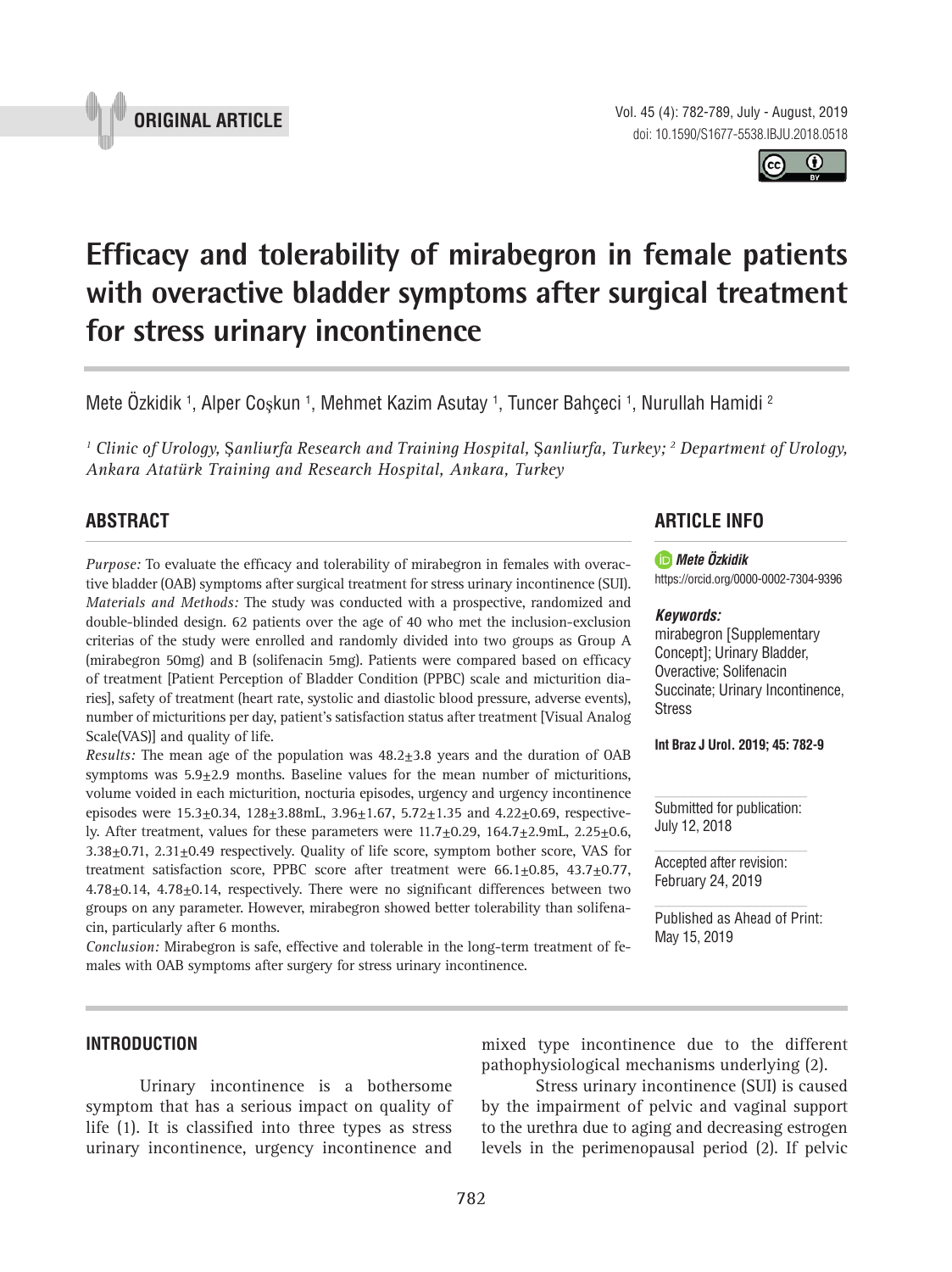floor training which contributes to the support of the female urethra fails, surgical treatment for SUI is considered (3).

Overactive bladder is a symptom complex defined by urinary urgency, with or without urgency urinary incontinence (UUI), usually accompanied by frequency and nocturia in the absence of any obvious pathology. UUI is characterized by overactive bladder (OAB) symptoms mentioned above and additionally urinary incontinence (2). It may be seen purely, without SUI, or with SUI that is classified as mixed urinary incontinence. Patients undergoing surgical treatment for SUI may experience aggravation of OAB symptoms or develop de novo UUI after the intervention (3).

Oral anti-muscarinic agents have played the main role in the treatment of UUI for several decades (4). Although UUI frequently requires long-term treatment, inadequate response and significant adverse effects of anti-muscarinics have limited their long-term use (4), also led to frequent changes in treatment schedules.

Mirabegron is a relatively new drug, an oral ß3 adrenoreceptor agonist which facilitates urine storage by relaxing detrusor muscle (5). This different mechanism of action provides mirabegron comparable efficacy to anti-muscarinics, also less side effects than them such as dry mouth, constipation, blurred vision or cognitive impairment (4). Acceptable safety and tolerability of mirabegron leads to less discontinuation by patients in long-term treatment.

After SUI surgery, OAB symptoms constitute a major problem for patients who are in hopes of being cured. Stanford et. al. (6) reviewed the complications of suburethral sling procedures, including 20 studies with a total of 1950 patients. They found an overall incidence of de novo OAB symptoms of 15.4%, ranged from 1.7% to 42% (6). The first step in the management of OAB symptoms after SUI surgery is to rule out urinary tract infection, bladder outlet obstruction, mesh erosion, foreign body in the urethra or bladder. Then, OAB symptoms can be managed as primary OAB (treated by an antimuscarinic or a ß3 adrenoreceptor agonist).

Besides, this article aims to discuss whether efficacy and tolerability of mirabegron is ade-

quate and acceptable in female patients with OAB symptoms after surgical treatment for SUI.

## **MATERIALS AND METHODS**

The study was designed as a prospective, randomized and double blinded study and conducted in accordance with ethical principles derived from The Declaration of Helsinki and Good Clinical Practice. Ethical approval was obtained from the local ethical committee. In addition, a written informed consent was taken from all patients participated.

Female patients who had a history of surgery for SUI and older than the age of 40 were prospectively enrolled to the study. Patients were randomized into two groups (Groups A and B). Block design was used for randomization. Mirabegron (oral, 50mg once a day) was given to patients (n=35) in Group A whereas solifenacin (oral, 5mg once a day) was given to patients (n=36) in Group B at the first visit. Follow-up visits were performed in every 3 months till  $12<sup>th</sup>$  month.

Primary endpoints of our study were evaluation of the efficacy and safety. Efficacy and safety were both evaluated by a single urologist in each outpatient visit. In addition, number of micturitions per 24h was accepted as a primary endpoint. All data were collected at the last visit (12<sup>th</sup> month). Patients who lost to follow-up were excluded from the study.

Patient Perception of Bladder Condition (PPBC) scale and micturition diaries were used for the evaluation of efficacy. PPBC is a six-point scale on which patients are asked to rate their perceived bladder condition, ranging from 1 "no problems at all" to 6 "many severe problems". Number of micturitions, voided volume in each micturition, nocturia episodes, urgency episodes and urgency incontinence episodes were recorded in 3-day micturition diary. In addition, a Visual Analog Scale (VAS) ranging from 0 to 10 was used for the evaluation of patient's satisfaction after treatment. Moreover, Health Related Quality of Life (HRQoL) and symptom bother score were performed to assess the improvement in quality of life.

Safety was assessed by evaluating vital signs as fever, heart rate (n/min) and blood pressure; by performing electrocardiogram (ECG) and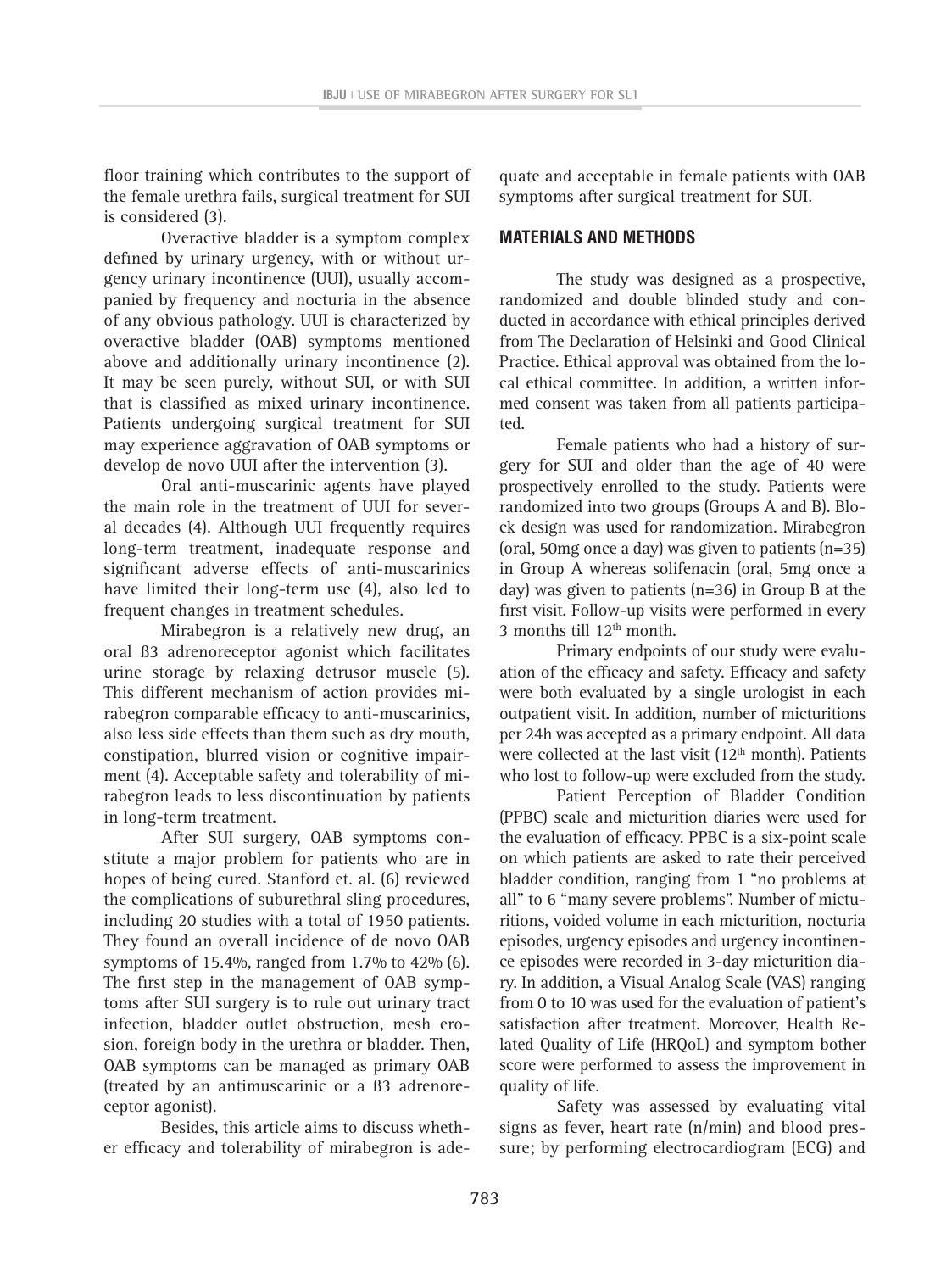laboratory tests (urinalysis, complete blood count, electrolytes, renal and hepatic function tests). During follow-up, all adverse events were recorded. Expected side effects of mirabegron or antimuscarinics such as cardiac arrythmias, hypertension, nasopharyngitis, dry mouth, constipation were reported in details in each visit. Indication for the treatment cessation is accepted as any lifethreating event or significant decrease in patient satisfaction assessed by Health Related Quality of Life (HRQoL) questionnaire. A hypertensive event was considered as any measurement of systolic blood pressure ≥140mm Hg or any measurement of diastolic blood pressure ≥90mm Hg, additionally an increase of ≥20mm Hg in systolic blood pressure or an increase of ≥10mm Hg in diastolic blood pressure.

Prior use of antimuscarinics or any other treatments for urinary incontinence were recorded in the first visit. Because, it was mandatory to stop using all anti-incontinence treatments before the beginning of the study, those who used antimuscarinics at the last 3 months were excluded from the study. Additionally, patients who had any perioperative complication (permanent urinary retention, mesh erosion, bladder perforation or adjacent organ injury) during SUI surgery were excluded. Other drugs used for different co-morbidities such as diabetes mellitus, hypertension or any other chronic disease were permitted to be used during the study, but recorded carefully for close follow-up in case of any adverse events.

## **Statistical analysis**

For analysis, SPSS 22.0 (IBM Company, Chicago) was used (7). Changes in all parameters of efficacy and safety from the first visit to the final visit for both groups were analyzed by using analysis of covariance model (ANCOVA) to obtain adjusted means. For statistical significance, p-value of <0.05 was accepted.

## **RESULTS**

Table-1 provides an overview of the baseline characteristics of the study population. A total of 71 patients participated in the study; however.

9 were excluded due to lacking any of the visits (5 in Group-A, 4 in Group-B). The data of remaining 62 patients were evaluated. The mean age of the population was  $48.2 \pm 3.8$  years and similar in both groups (Table-1). Vast majority of the participants were treatment-naive patients, only 33% had a history of prior use of any drug for OAB symptoms. Patients with MUI constituted majority of the participants in the study, as only 9 patients reported de novo OAB symptoms. Mean duration of OAB symptoms was  $5.9 \pm 2.9$  months. The mean duration time between SUI surgery and enrollment in the study protocol was 26 months. Transobturator tape (TOT) and Tension-free vaginal tape (TVT) procedures were performed for SUI surgery in 48 and 14 patients, respectively. Three patients in TOT and 1 patient in TVT group described insignificant residual SUI that required lower than 2 pads daily.

Efficacy assessments are summarized in Table-2. Several parameters were assessed to compare the efficacy of both drugs for the treatment of OAB symptoms in women after surgery for SUI. There was no statistically significant difference between the baseline values of two groups in any parameter. In post-treatment results, Group-A showed similar results with Group-B in all parameters (Table-2). Mirabegron group provided even slightly better results for number of micturitions per 24h though the difference was not statistically significant (p: 0.37).

Patient reported outcomes (PPBC and TS-VAS) all revealed that the efficacy of mirabegron was comparable to that of solifenacin. In addition, quality of life which was assessed by the responder analyses, was similar and better than the beginning in both groups.

Safety assessments are provided in Table-3 in details. Possible side effects, adverse events or any factor leading discontinuation of treatment were reported. Hypertensive events were more frequent in Group-B. A total of 12 events in 8 different patients were recorded (Table-3). All of the hypertensive events were temporary so did not require to stop the treatment. Sinus tachycardia was observed in 2 patients of Group-A. It was asymptomatic, only recorded in ECG and did not persist in the follow-up visits. QT interval prolongation was not recognized in any patients participated.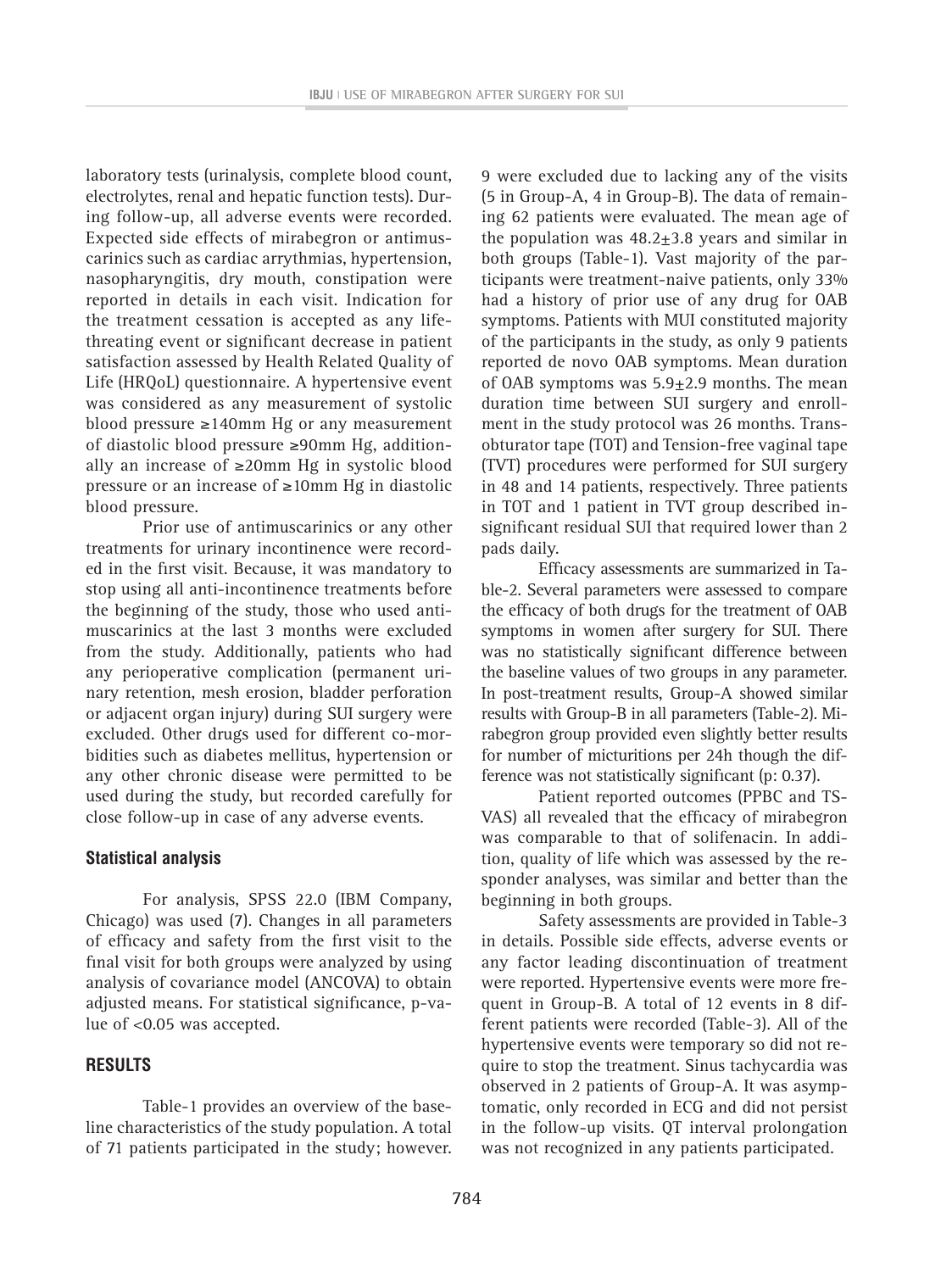|                                                                                  | All patients     | Group A           | Group B          | p value |
|----------------------------------------------------------------------------------|------------------|-------------------|------------------|---------|
| Mean Age (years)                                                                 | $48.2 \pm 3.81$  | $47.3 + 4.82$     | $49.1 \pm 2.73$  | 0.21    |
| Patients Participated (n)                                                        | 71               | 35                | 36               |         |
| Patients Excluded (n)                                                            | 9                | 5                 | 4                |         |
| Patients Evaluated (n)                                                           | 62               | 30(48%)           | 32(52%)          |         |
| Prior Use of Any Drug for OAB symptoms (n)                                       | 21(33%)          | $12(40\%)$        | 9(28%)           | 0.17    |
| De Novo OAB symptoms (n)                                                         | $9(14\%)$        | 4(13%)            | 5(15%)           | 0.28    |
| Preexisting and Persisting OAB symptoms(n)                                       | 53(85%)          | 26(86%)           | 27(84%)          | 0.26    |
| Duration of OAB symptoms(months)                                                 | $5.9{\pm}2.9$    | $6.2 \pm 2.3$     | $5.7 \pm 3.3$    | 0.32    |
| Number of micturitions per 24 h, Mean±SD                                         | $15.35 \pm 0.34$ | $15.43 \pm 0.29$  | $15.27 \pm 0.38$ | 0.35    |
| Volume voided in each micturition during 3-day<br>micturition diary(mL), Mean±SD | 128.69±3.88      | $129.73 \pm 3.85$ | 127.65±3.92      | 0.18    |
| Nocturia episodes during 3-day micturition diary,<br>Mean±SD                     | $3.96 \pm 1.67$  | $3.89 \pm 1.83$   | $4.03 \pm 1.52$  | 0.42    |
| Urgency episodes during 3-day micturition diary,<br>$Mean \pm SD$                | $5.72 \pm 1.35$  | $6.24 \pm 0.73$   | $5.21 \pm 1.91$  | 0.24    |
| Urgency incontinence episodes during 3-day<br>micturition diary, Mean±SD         | $4.22 \pm 0.69$  | $4.17 \pm 0.77$   | $4.26 \pm 0.61$  | 0.43    |

**Table 1 - Characteristics and baseline values of study population.**

**OAB** = Overactive Bladder

Nephrotoxicity and hepatotoxicity was assessed by monitoring serum creatinine levels and liver enzymes in each visit performed. Insignificant and temporary changes as slightly elevated serum alanine transaminase levels in 2 patients and creatinine levels in 3 patients, were observed but did not require to stop the treatment. No cognitive impairment was recognized in any participants of the study. Acute urinary retention (AUR) was observed in only one patient of Group-B but did not persist despite continuation of the treatment. Urinary tract infection (UTI) rates were similar in both groups. UTIs were not severe that oral antibiotics therapy was adequate in all cases.

A total of 17 patients stopped the treatment before the end of the study. In all cases, certain side effects were responsible for discontinuation rather than inadequate response. Mean duration of treatment was 10.8 months in total but significantly longer in the mirabegron group. (11.4 vs. 10.3, p:0.042) Vast majority of patients quitted participated in the solifenacin group (13 of 17, 76%) and dry mouth was the primary factor leading to the discontinuation of treatment (11 of 13 patients in Group B). Four patients discontinued mirabegron due to the side effects, particularly headache and nasopharyngitis. But in general mirabegron provided higher tolerability than solifenacin.

#### **DISCUSSION**

Urinary incontinence has always been under debate in Urology (8). Several choices of treatment, indispensable side effects in each option and challenging clinical cases make urinary incontinence a certain point of interest for most urologists (8).

One of the most troublesome aspects of treatments for urinary incontinence is low patient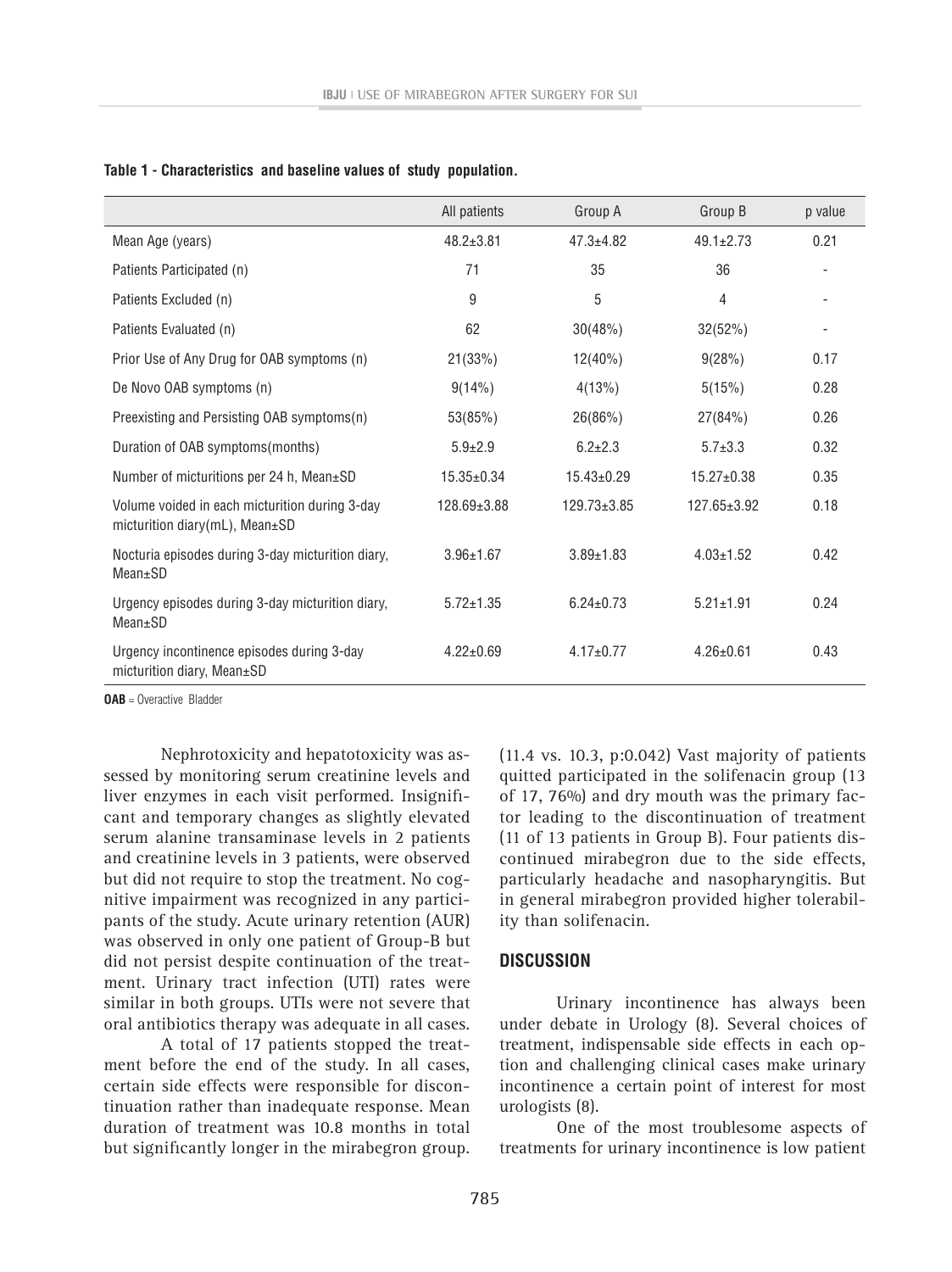### **Table 2 - Parameters for Efficacy Assessment.**

|                                                                                        | All patients      | Group A           | Group B           | p value |
|----------------------------------------------------------------------------------------|-------------------|-------------------|-------------------|---------|
| Number of micturitions during 3-day micturition<br>diary, Mean±SD                      | $11.73 \pm 0.29$  | $11.62 \pm 0.27$  | $11.81 \pm 0.32$  | 0.37    |
| Volume voided in each micturition during 3-day<br>micturition diary(mL), Mean $\pm$ SD | $164.71 \pm 2.96$ | $165.73 \pm 2.94$ | $163.69 \pm 2.98$ | 0.19    |
| Nocturia episodes during 3-day micturition diary,<br>$Mean \pm SD$                     | $2.25 \pm 0.61$   | $2.20 \pm 0.57$   | $2.30\pm0.64$     | 0.41    |
| Urgency episodes during 3-day micturition diary,<br>Mean±SD                            | $3.38 + 0.71$     | $3.15 \pm 0.73$   | $3.62 \pm 0.68$   | 0.29    |
| Urgency incontinence episodes during 3-day<br>micturition diary, Mean±SD               | $2.31 + 0.49$     | $2.27+0.47$       | $2.36 \pm 0.51$   | 0.42    |
| HRQoL Score, Mean±SD                                                                   | $66.1 \pm 0.85$   | $65.8 \pm 0.82$   | $66.2 \pm 0.87$   | 0.30    |
| Symptom Bother Score, Mean±SD                                                          | $43.7 \pm 0.77$   | $44.1 \pm 0.79$   | $43.4 \pm 0.75$   | 0.22    |
| VAS for treatment satisfaction, Mean±SD                                                | $4.78 \pm 0.14$   | $4.72 \pm 0.16$   | $4.84 \pm 0.12$   | 0.39    |
| PPBC Scale, Mean±SD                                                                    | $3.93 \pm 0.17$   | $3.91 \pm 0.20$   | $3.95 \pm 0.15$   | 0.73    |

**HRQoL =** Health Related Quality of Life; **VAS** = Visual Analog Scale; **PPBC** = Patient Perception of Bladder Condition

satisfaction rates (9). Probably there are so many reasons for unsatisfaction of the patients but serious side effects might be the leading problem for patients to overcome in the long-term treatment of urinary incontinence.

This study aims to determine whether mirabegron is safe and effective in females who has a history of surgical intervention for SUI by comparing with solifenacin which is a widely accepted anti-muscarinic in the treatment of OAB symptoms. There are several studies in the literature that shows the efficacy of mirabegron but most of them focus on pure UUI or mixed urinary incontinence with a predominantly component of OAB symptoms. Our study focuses on a different population. After a surgical intervention for SUI, either de novo or persisting and aggravating OAB symptoms lower the satisfaction rate of patients if it is not managed properly. This clinical condition would be considered as a different situation from primary OAB due to its different etiology.

Urodynamic studies show that detrusor overactivity occur in these patients (10). The reason why detrusor activity is observed in these patients is yet to be revealed but a possible mechanism

is the adaptation of detrusor muscle to the new circumstances occurred in the lower urinary tract. In other words, it may be regarded as a response by detrusor to the increased urethral resistance provided by SUI surgery. Frequently patients suffering from OAB symptoms apply to their physician after a few weeks following surgery. Probably this period of time is required for gaining detrusor overactivity particularly in de novo OAB patients.

Long-term treatment would be required in these patients to overcome OAB symptoms. Therefore, mirabegron seems to be a good option in these cases with its well tolerability.

Several anti-muscarinics have been used in the treatment of de novo or preexisting and persisting OAB symptoms after surgery for SUI since their efficacy was proven for the treatment of UUI. Among other anti-muscarinics, solifenacin would be a sensible option with its once a day usage to compare with mirabegron, in this way we tried to avoid a possible bias due to the multiple usage of another anti-muscarinic, because of its short half-life time. But the main reason of choosing solifenacin 5mg for comparison with mirabegron is its widely availability in Turkey. Some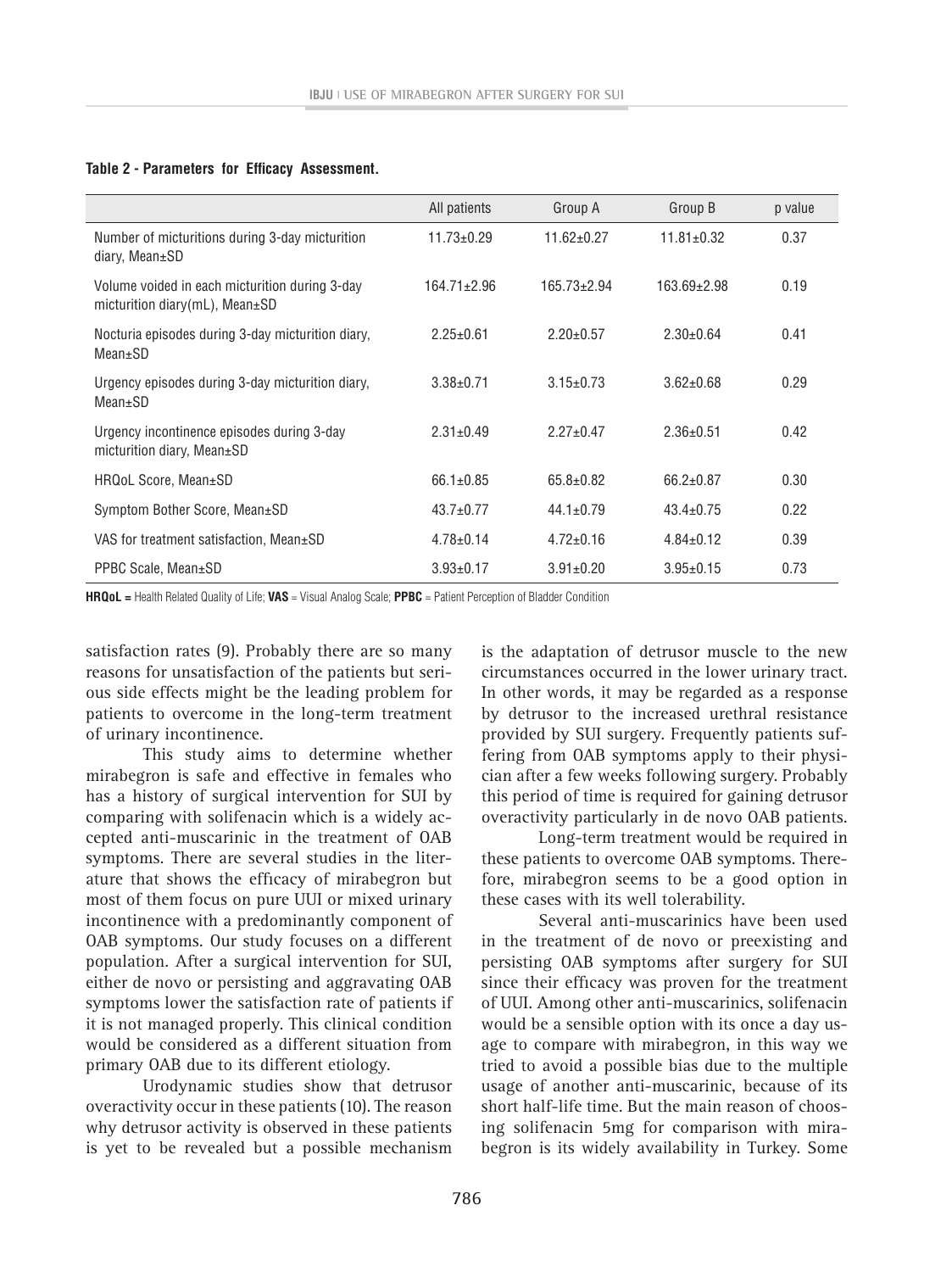|                           | All patient    | Group A                  | Group B |
|---------------------------|----------------|--------------------------|---------|
| Hypersensitivity (n)      |                |                          |         |
| Hypertensive Event (n)    | 12             | 8                        | 4       |
| Cardiac Arrhythmia (n)    | $\overline{c}$ |                          | 2       |
| Prolonged QT Interval (n) |                |                          |         |
| Nasopharyngitis (n)       | 1              | 1                        |         |
| Headache (n)              | 3              | 3                        |         |
| Sinusitis (n)             | 1              | 1                        |         |
| Backpain (n)              | 3              | $\overline{2}$           | 1       |
| Arthralgia (n)            | $\overline{2}$ |                          | 2       |
| Diarrhea (n)              | 1              |                          | 1       |
| Constipation (n)          | 2              |                          | 2       |
| Dry Mouth (n)             | 11             |                          | 11      |
| UTI(n)                    | 8              | 3                        | 5       |
| AUR (n)                   | 1              | $\overline{\phantom{a}}$ | 1       |
| Syncope (n)               | 1              |                          | 1       |
| Nephrotoxicity (n)        | 3              | $\overline{2}$           | 1       |
| Hepatotoxicity (n)        | $\overline{c}$ |                          | 2       |
| Cognitive Impairment (n)  |                |                          |         |
| Side Effects in Total (n) | 53             | 20                       | 33      |

### **Table 3 - Parameters for Safety Assessment.**

**UTI** = Urinary Tract Infection; **AUR** = Acute Urinary Retention

other kinds of antimuscarinics are not licensed or easily achievable in Turkey. 5mg dosage of solifenacin would be more tolerable than 10mg for the long-term treatment of OAB symptoms.

The reason why we included women over the age of 40 in our study is to exclude women who were still in desire to have a child. Both drugs in our study were category C in pregnancy, therefore we aimed to select women without an expectation of a child anymore.

Chapple et al. (4) discussed the efficacy and safety of mirabegron by comparing 50mg and 100mg dosage with tolterodine 4mg over 2444 patients in 12 month follow-up and concluded that mirabegron was safe and effective in the long-term treatment of OAB. Marcelissen et al. (3)

conducted a literature review including 10 studies and 3132 patients. The study concluded that patients with MUI were more likely to develop OAB symptoms after surgery for SUI as mentioned in our study (only 9 patients developed de novo OAB symptoms).

Similarly to our study, in a retrospective study including 342 women suffering from OAB symptoms, Schiavi et al. (11) compared efficacy and tolerability of mirabegron 50mg/day with solifenacin 5mg/day. Both drugs provided significant improvements in OAB symptoms. Detrusor overactivity decreased similarly in both groups (from 58.3% to 13.1% in the solifenacin group, from 58% to 11% in the mirabegron group). However, solifenacin showed more side effects and mirabegron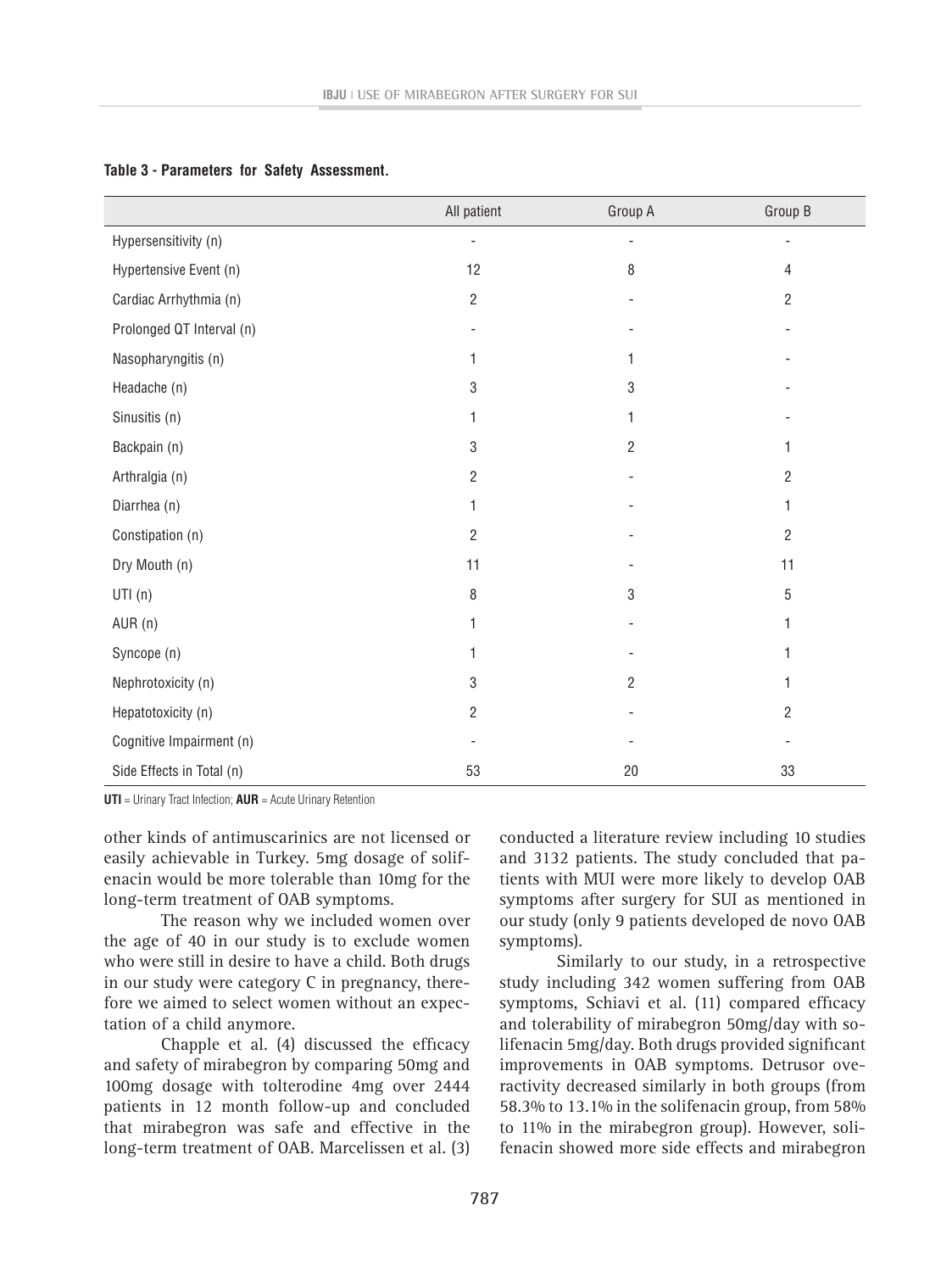was recommended as a good option for long-term treatment of OAB. To our knowledge, the largest OAB study to date was conducted by Herschorn et al. (12) (SYNERGY Study) They evaluated the efficacy of combination therapy with mirabegron and solifenacin, comparing with monotherapy and placebo 3398 patients were divided into 6 groups as placebo, solifenacin 5mg, mirabegron 25mg, mirabegron 50mg, solifenacin 5mg+mirabegron 25mg, solifenacin 5mg+mirabegron 50mg. After 18 weeks, the results showed that both of monotherapies were superior in efficacy to placebo and combination therapies superior to monotherapies, and the differences were statistically significant. (p <0.05) There was no significant difference in efficacy between solifenacin 5mg/day, mirabegron 25 mg/day and mirabegron 50mg/day monotherapies. However, solifenacin had more adverse effects than mirabegron. Our results are compatible with these studies. Both drugs provided significant improvements in OAB symptoms in our study, however mirabegron showed better tolerability than solifenacin particularly after 6 months of treatment, because of the significant side effects of solifenacin, primarily dry mouth.

## **Limitations of the study**

Although according to our power analysis we have adequate sample size, our population is small. The main reason of this is the low sociocultural status and rate of literacy of the female population in this region of our country. Therefore, it was hard to find sufficient number of patients who were enabled to understand and accept the study protocol. Additionally, we could include several types of antimuscarinics in our study so that a more decisive result about the efficacy and tolerability of mirabegron would be determined. However, according to the health insurance in our government, most of the patients are not enable to achieve most of the anti-muscarinics.

Twelve months seem to be adequate to find out the safety and tolerability of mirabegron, however, longer follow-up would reveal whether any tolerance may develop to its efficacy or a dose increase may be required.

Some patients may still have residual SUI after surgery. Severity of SUI as assessed by number of pads used a day is an important predictor of the surgery outcome. We were not enable to provide adequate information from the participants about this topic. Although majority of the participants benefited from surgery, severity of SUI before surgery may affect postinterventional urinary complaints so as OAB symptoms. Moreover, evaluation of prior treatments for OAB would significantly contribute to the quality of the study but the data is lacking.

The study results provided that mirabegron was an effective treatment option for OAB symptoms after surgery for SUI. Safety assessments showed similar results for both drugs but tolerability was significantly better for mirabegron particularly after 6 months of treatment when most patients using solifenacin reported to suffer from dry mouth or constipation. Relatively less and acceptable side effects of mirabegron make it a tolerable drug for long-term treatment of UUI (13).

### **CONCLUSIONS**

In this study, we highlight that mirabegron is safe, effective and tolerable in the long-term treatment of OAB symptoms in females after surgery for SUI. In order to provide more definitive recommendations, more studies including larger sample sizes, more types of drugs and longer periods of follow-up are required.

## **CONFLICT OF INTEREST**

None declared.

## **REFERENCES**

- 1. Duralde ER, Rowen TS. Urinary Incontinence and Associated Female Sexual Dysfunction. Sex Med Rev. 2017;5:470-85.
- 2. Lukacz ES, Santiago-Lastra Y, Albo ME, Brubaker L. Urinary Incontinence in Women: A Review. JAMA. 2017;318:1592- 604.
- 3. Marcelissen T, Van Kerrebroeck P. Overactive bladder symptoms after midurethral sling surgery in women: Risk factors and management. Neurourol Urodyn. 2018;37:83-8.